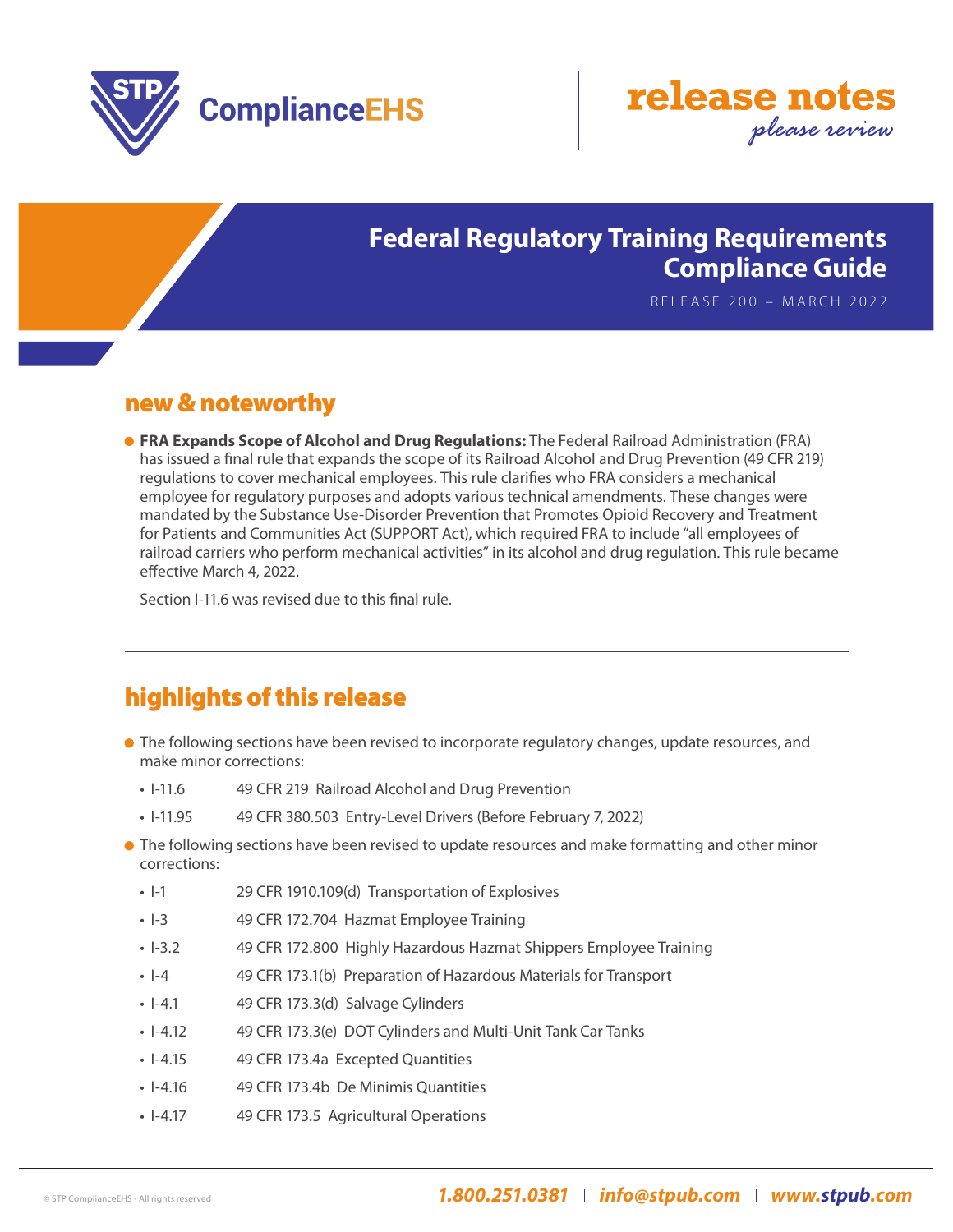

| $\cdot$ 1-4.18  | 49 CFR 173.5a Mechanical Displacement Meter Provers                                                      |
|-----------------|----------------------------------------------------------------------------------------------------------|
| $-4.2$          | 49 CFR 173.6 Transport of Materials of Trade                                                             |
| $\cdot$ -4.3    | 49 CFR 173.9 Transport Vehicles or Freight Containers Containing Lading which<br>has been Fumigated      |
| $\cdot$ 1-4.35  | 49 CFR 173.157 Reverse Logistics                                                                         |
| $\cdot$ -4.5    | 49 CFR 173.199 Category B Infectious Substances                                                          |
| $\cdot$ -4.7    | 49 CFR 173.315 Compressed Gases in Cargo Tanks and Portable Tanks                                        |
| $\cdot$ -6      | 49 CFR 175.20 Transport of Hazardous Materials by Aircraft                                               |
| $-1-7$          | 49 CFR 176.13 Transport of Hazardous Materials by Vessel                                                 |
| $\cdot$ -8      | 49 CFR 177.816 Transport of Hazardous Materials by Motor Vehicle                                         |
| $\cdot$ 1-8.5   | 49 CFR 177.834 Loading and Unloading of Cargo Tanks and IM/UN Portable Tanks                             |
| $\cdot$ 1-9.1   | 49 CFR 179.7(e) Quality Assurance Program (QAP) for Tank Car Facilities                                  |
| $-1-9.5$        | 49 CFR 192.615 Gas Pipeline Emergency Plans                                                              |
| $\cdot$ 1-9.55  | 49 CFR 192.631 Gas Pipeline Control Room Management                                                      |
| $-1-9.6$        | 49 CFR 192.805 Gas Pipeline Operator Qualification                                                       |
| $\cdot$ 1-9.65  | 49 CFR 192.915 Gas Transmission Pipeline Integrity Management                                            |
| $-9.9$          | 49 CFR 193.2705 LNG Pipeline Facilities-Construction, Installation, Inspection,<br>and Testing Personnel |
| $\cdot$ -10     | 49 CFR 193.2713 LNG Pipeline Facilities-Operations and Maintenance Personnel                             |
| $\cdot$ -10.1   | 49 CFR 193.2715 LNG Pipeline Facilities-Security Personnel                                               |
| $\cdot$ -10.2   | 49 CFR 193.2717 LNG Pipeline Facilities-Fire Protection                                                  |
| $\cdot$ -11     | 49 CFR 194.117 Onshore Oil Pipelines                                                                     |
| $\cdot$ -11.145 | 49 CFR 213.7 Track Safety - Qualified Persons                                                            |
| $\cdot$ 1-11.15 | 49 CFR 213.110(k) Railroad Gage Restraint Measurement System (GRMS)                                      |
| $\cdot$ -11.16  | 49 CFR 213.234(h) Automated Track Inspections                                                            |
| $-11.17$        | 49 CFR 213.238 Inspection of Rail                                                                        |
| $\cdot$ 1-11.18 | 49 CFR 213.305 Train Operations - Track Classes 6 and Higher                                             |
| $-11.2$         | 49 CFR 214.103 Fall Protection for Railroad Bridge Workers                                               |
| $\cdot$ -11.3   | 49 CFR 214.343 Protection for Railroad Roadway Workers                                                   |
| $\cdot$ -11.5   | 49 CFR 217.11 Railroad Operating Rules                                                                   |
| $\cdot$ -11.7   | 49 CFR 220.25 Railroad Radio Operators                                                                   |
| $\cdot$ 1-11.75 | 49 CFR 229.319 Locomotive Electronics                                                                    |
| $-11.77$        | 49 CFR 232.203 Train Brake System Inspections and Tests                                                  |